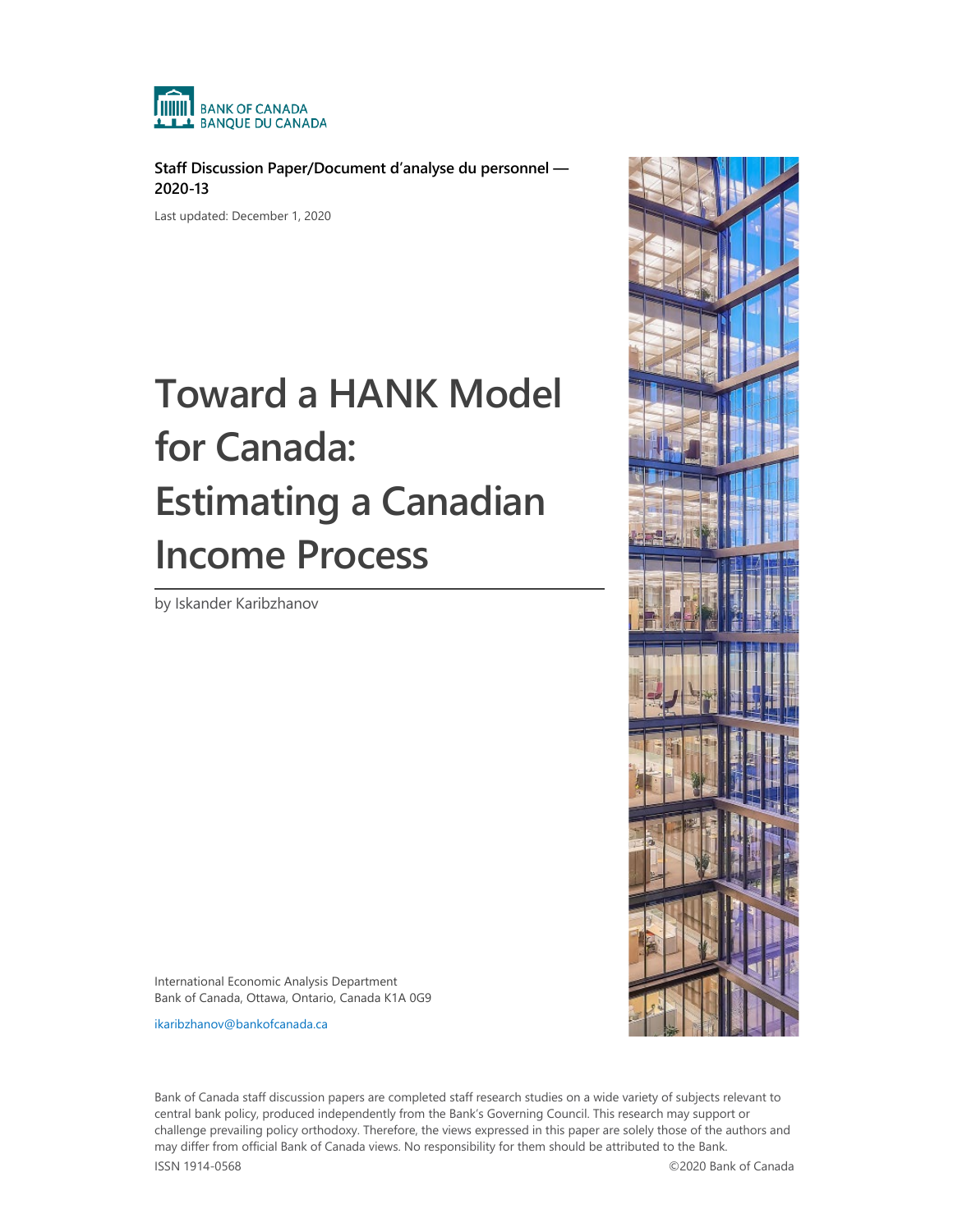# **Acknowledgements**

The author thanks the workshop participants from the Bank of Canada's International Economic Analysis Department and Markus Poschke of McGill University for helpful comments. Special thanks go to Maren Hansen for editing the note and improving its readability.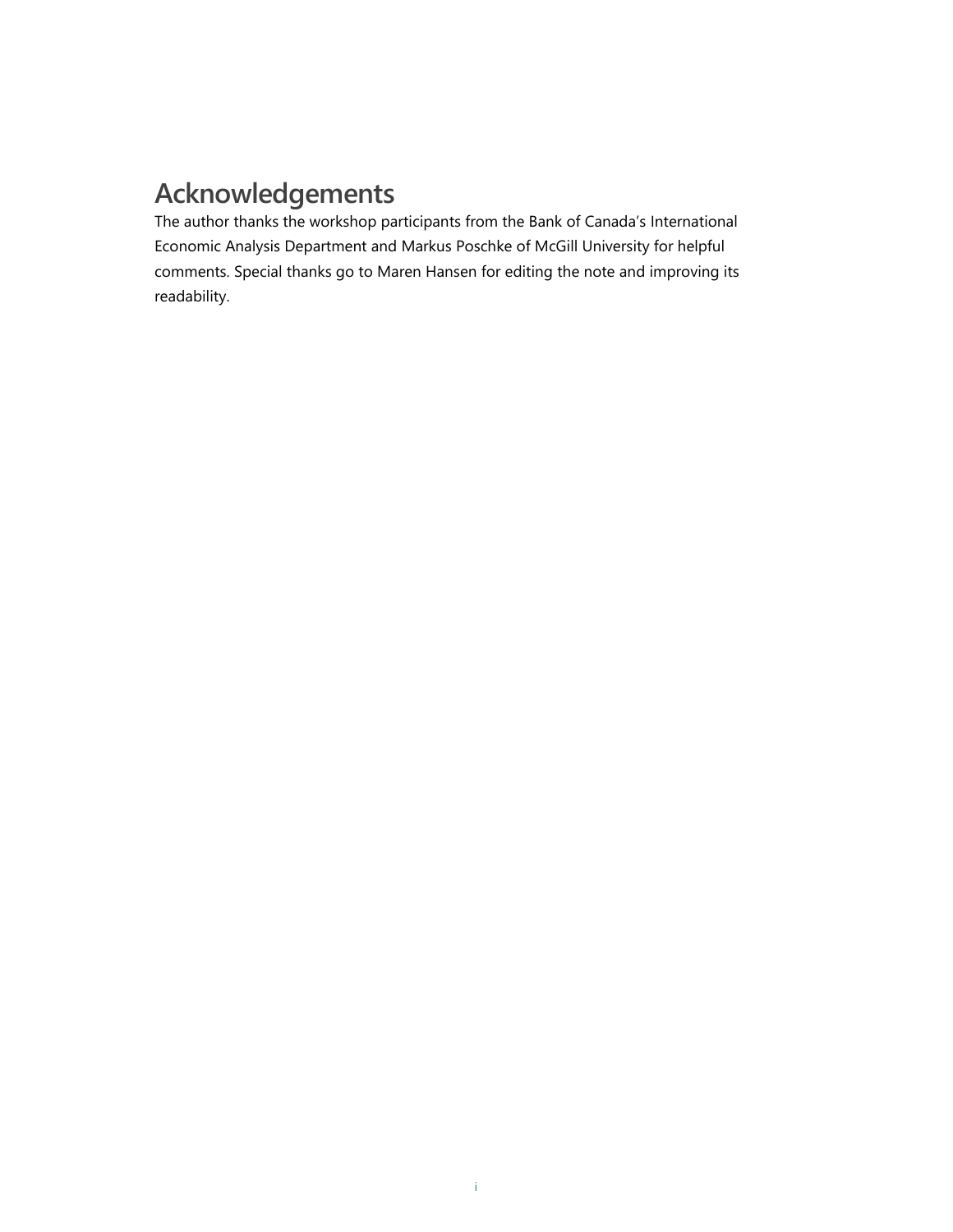# **Abstract**

I study individual earnings dynamics using panel data on Canadian workers. I first show that, similar to US findings, the distribution of Canadian income growth is leptokurtic. To generate such high kurtosis, I use a common continuous-time specification of the individual earnings as a stochastic process with a random (Poisson) arrival of normally distributed jumps. The fitted earnings process matches the eight targeted moments well. The estimated parameter values are consistent with the existence of both transitory and persistent components in earnings. On the methodological side, I show how the estimation process can be accelerated significantly by parallelizing Monte Carlo simulations on graphical processing units with massive savings in computational time. My estimates represent a key first step in developing quantitatively realistic Heterogeneous Agent New Keynesian (HANK) models for the Canadian economy. HANK models are important tools for understanding consumption behaviour and analyzing the transmission mechanism for monetary policy. The estimated process in this paper may prove useful in other contexts where an empirically realistic representation of household earnings dynamics is vital.

*Bank topic: Economic models; Labour markets JEL codes: D31, E24, J31*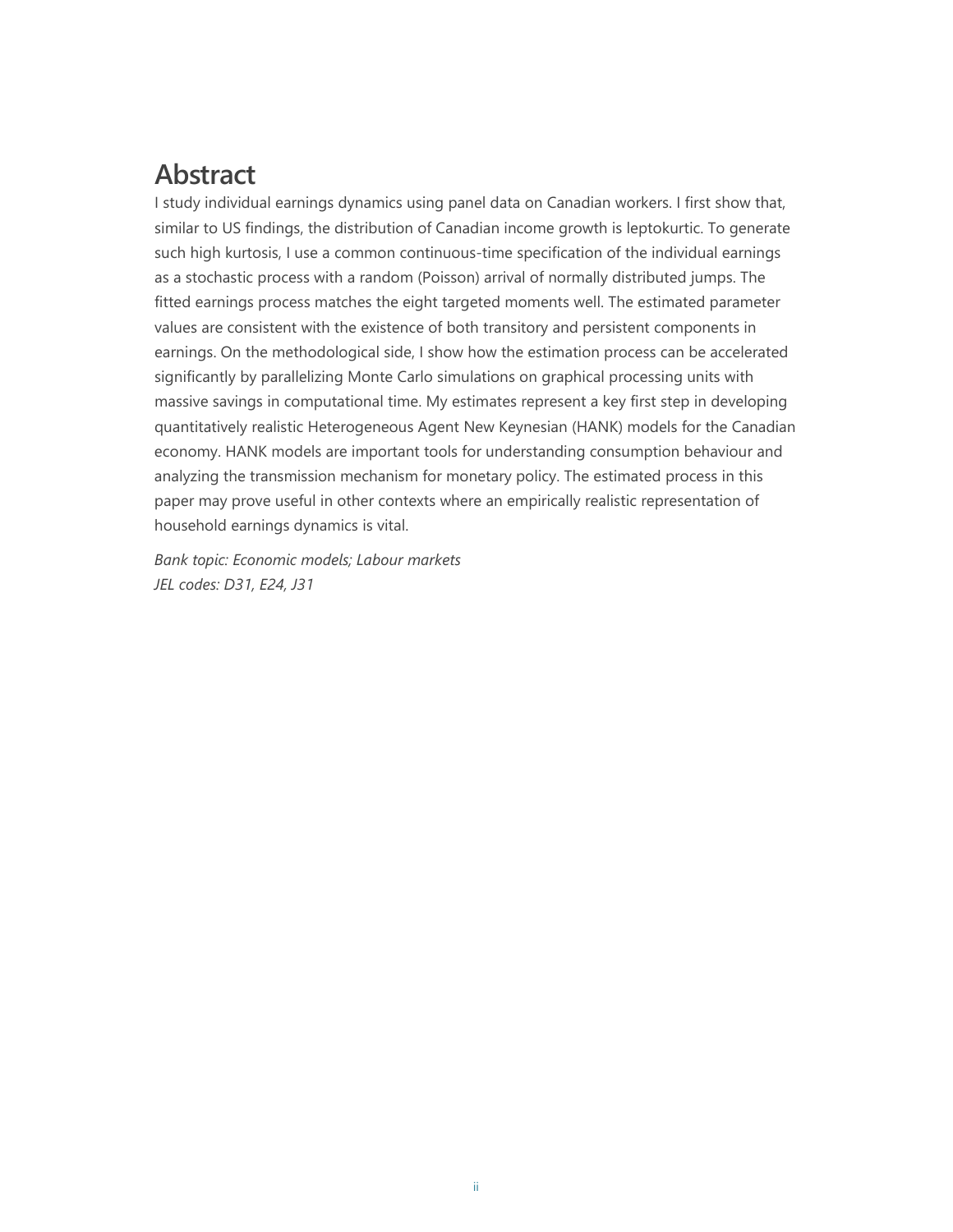## **1. Introduction**

Recently, Kaplan, Moll and Violante (2018) introduced a Heterogeneous Agent New Keynesian (HANK) model to explore the quantitative implications of household heterogeneity for the transmission of monetary policy. While keeping the nominal rigidities that characterize standard New Keynesian models, this model replaces the representative agent with heterogeneous households that face uninsurable earnings risk. This heterogeneity gives rise to inequality in income, wealth and consumption, which in turn affect aggregate demand. The authors find that household heterogeneity plays an important role in matching facts about consumption behaviour and may account for many of the stylized facts that do not seem consistent with standard New Keynesian models.

In this paper, I estimate the Canadian earnings process. This is a key first step in the development of quantitatively realistic HANK models of the Canadian economy. These models are important for studying consumption behaviour and the mechanism for the transmission of monetary policy. First, I identify the type of earnings shocks households face in Canada. Specifically, I find that the distribution of earnings shocks is leptokurtic, meaning that it is characterized by large, infrequent shocks rather than small but frequent ones. The frequency and size of earnings shocks are crucial in households' decisions around saving and the degree of liquidity desired in assets. Hence, an empirically realistic representation of household earnings dynamics is vital for calibrating the relative holdings of liquid and illiquid assets in HANK models. This process, in turn, plays a key role in consumption dynamics and the transmission of monetary and other shocks.

On the methodological side, I show how the estimation process can be significantly accelerated, making it possible to run millions of simulations in under a second. This involves parallelizing the code to run on multiple graphical processing units (GPUs), in addition to using one-pass algorithms to utilize GPU resources more efficiently. My codes for implementing these procedures are publicly available and should be helpful to other researchers working with HANK models.

In Section 2, following Guvenen et. al. (2015), I use a high-quality panel earnings dataset from Statistics Canada and find that, as in the United States, in Canada earnings growth displays a very high kurtosis relative to a Gaussian density. My key finding is that Canadian earnings exhibit substantial deviation from lognormality, such as negative skewness and elevated kurtosis. In Section 3, I follow Kaplan, Moll and Violante (2018) by defining the continuous-time stochastic process for the earnings process. In Section 4, I target the eight key moments of the distribution to estimate the earnings process using a simulated method of moments. In Section 5, I expand on the methodological contributions described above. In Section 6, I conclude.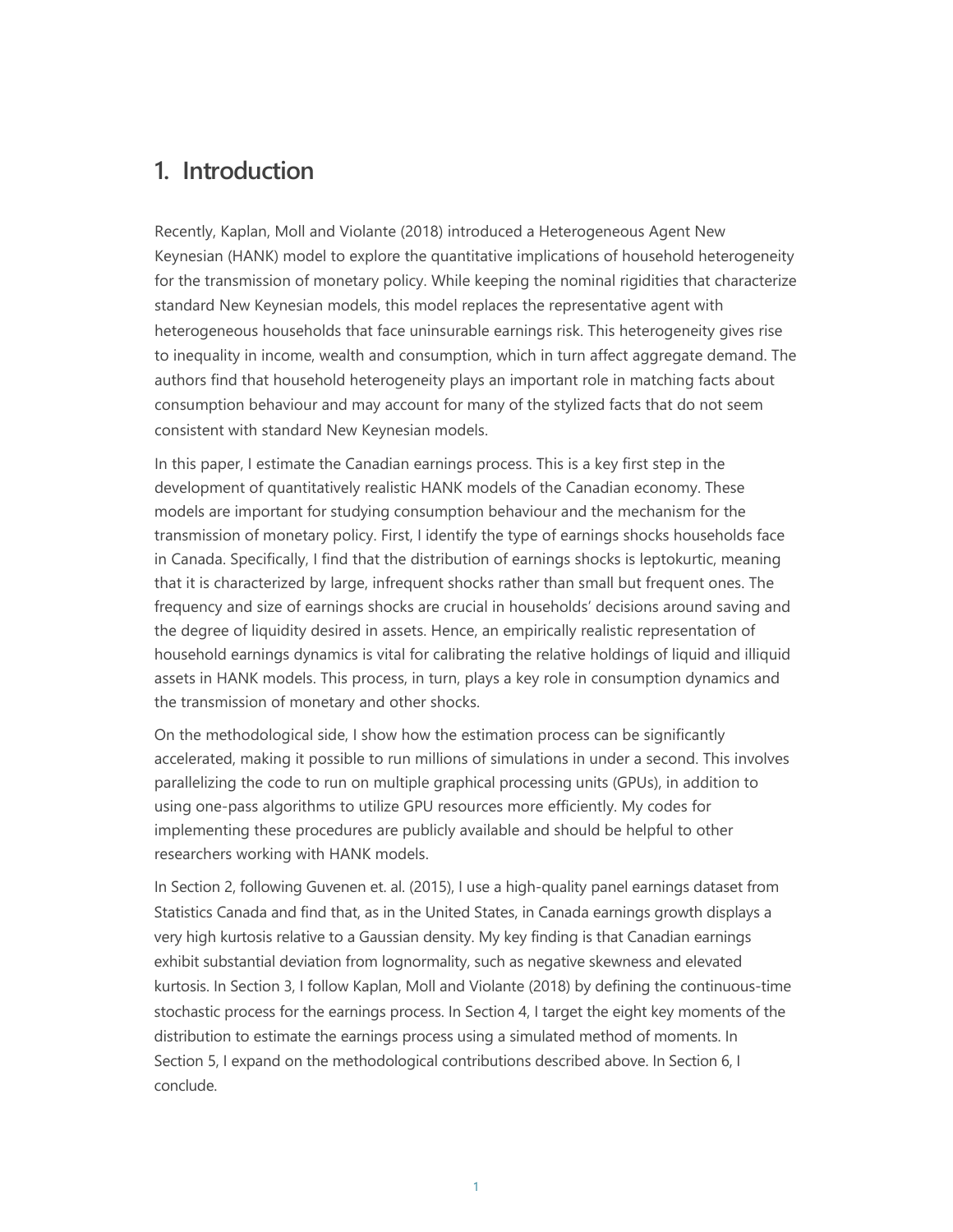## **2. Data**

-

I obtained a custom tabulation from the Longitudinal Administrative Databank (LAD).**[1](#page-4-1)** The LAD is a panel comprising a 20 percent sample of all annual tax filings between 1982 and 2016. As in Guvenen et al. (2015), the sample is restricted to males of working age who have recently participated in the labour market, earning above minimum wage. **[2](#page-4-2)**

The eight key moments of the distribution of earnings growth rates in Canada are close to the moments Guvenen et al. (2015) obtained from the Social Security Administration data for the United States (**Table 1**). We can see in **[Chart 1](#page-4-0)** that the distribution of changes in earnings exhibits substantial deviations from lognormality, such as very high kurtosis. In particular, the empirical density plotted in the left panel of **[Chart 1](#page-4-0)** has a kurtosis of 13, which is much higher than that of a normal distribution, with a kurtosis of 3.

| <b>Moment</b>                    | US data | Canadian data | <b>Model estimates</b> |
|----------------------------------|---------|---------------|------------------------|
| Variance: annual log earnings    | 0.70    | 0.760         | 0.760                  |
| Variance: 1-year changes         | 0.23    | 0.217         | 0.215                  |
| Variance: 5-year changes         | 0.46    | 0.437         | 0.439                  |
| Kurtosis: 1-year changes         | 17.8    | 13.38         | 13.36                  |
| Kurtosis: 5-year changes         | 11.6    | 8.782         | 8.777                  |
| Share of 1-year changes $< 10\%$ | 0.54    | 0.51          | 0.524                  |
| Share of 1-year changes $<$ 20%  | 0.71    | 0.68          | 0.650                  |
| Share of 1-year changes $< 50\%$ | 0.86    | 0.85          | 0.836                  |

#### **Table 1: Key moments of the earnings process in the United States and Canada**



#### <span id="page-4-0"></span>**Chart 1: The empirical density of one-year and five-year log earnings changes**

<span id="page-4-1"></span>**<sup>1</sup>** The custom tabulation is produced by the Income Statistics Division of Statistics Canada.

<span id="page-4-2"></span>**<sup>2</sup>** "Recently participated" means they must have been earning above the minimum wage in the previous year and during at least two of the four years before that.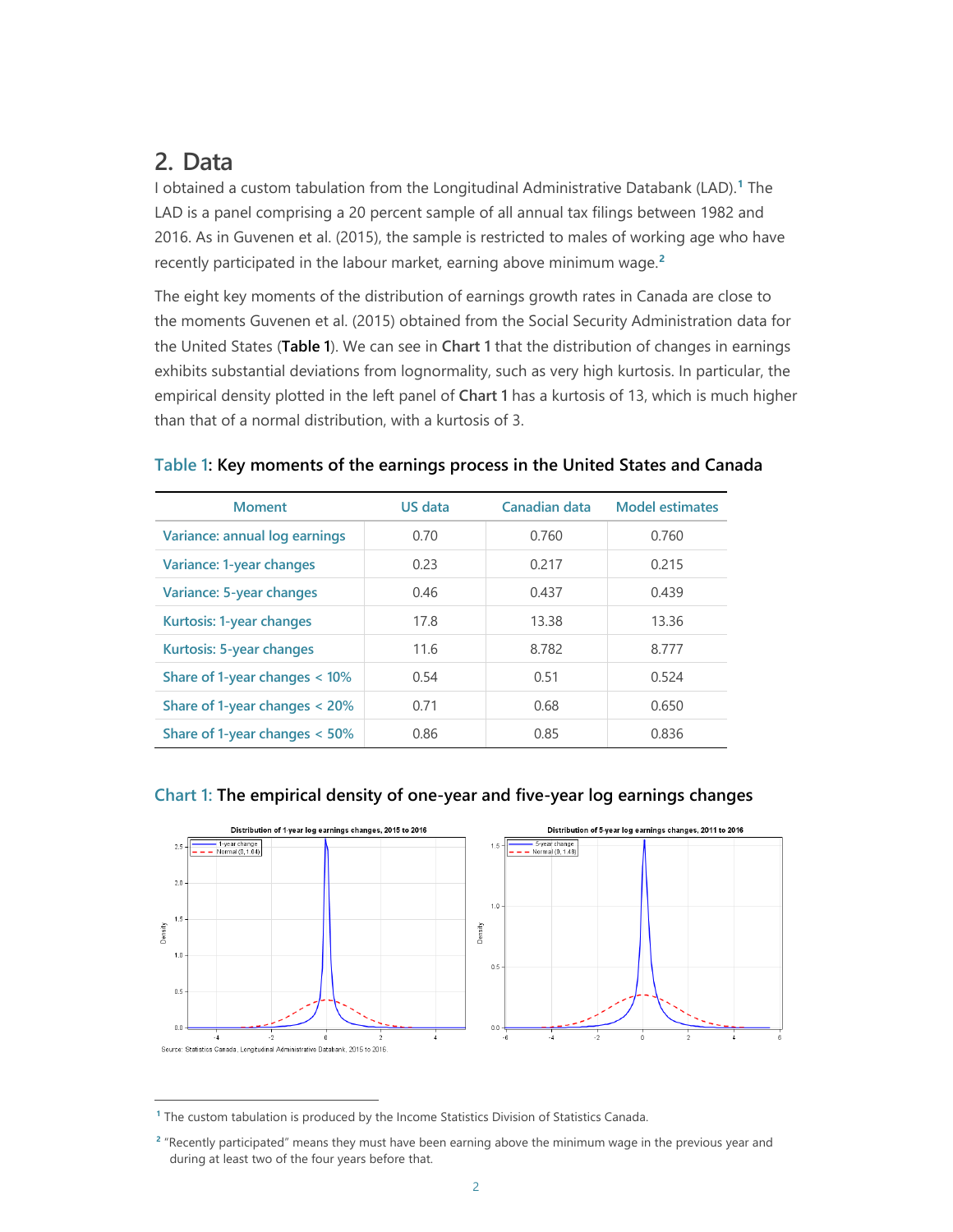## **3. The stochastic income process**

Continuous time provides a natural and parsimonious approach to model an individual earnings process with leptokurtic annual income growth: the random (Poisson) arrival of normally distributed jumps generates kurtosis in data observed at discrete time intervals.

Following Kaplan, Moll and Violante (2018), I decompose quarterly log earnings,  $\log z_{it}$ , into two independent components, a transitory shock,  $z_{1, it}$ , and a permanent shock,  $z_{2, it}$ :

$$
\log z_{it} = z_{1,it} + z_{2,it}.
$$

The intuition behind this decomposition is that we want to model not only periodic temporary changes in income that occur within an individual's career, but also infrequent, large and persistent career shocks (e.g., switching to a higher-paying job).

Both processes  $z_{i, it}$  are constructed as simple jump-drift processes, which sometimes jump but have a continuous deterministic evolution that drifts toward zero at rate  $\delta_i$  between the jump times. More specifically, both processes are given by:

$$
dz_{j,it} = -\delta_j z_{j,it} dt + dJ_{j,it},
$$

where  $dJ_{i, it}$  captures jumps arriving at a Poisson rate  $\lambda_i$ . Thus, conditional on a jump, a new log earnings state  $z'_{j, it}$  is drawn from a normal distribution with mean zero and variance  $\sigma^2_j$ ,  $z'_{j, it} \sim$  $N(0,\sigma_j^2)$ . The key difference between this continuous-time formulation and a discrete-time AR(1) process is that the arrival of jumps is stochastic with an additional frequency parameter,  $\lambda_i$ .

## **4. Estimation using a simulated method of moments**

I estimate the earnings process through a simulated method of moments using the LAD data discussed above. The estimation targets the eight key moments reported in **Table 1**. The two components of the income process are identified separately using the variance and kurtosis of the distribution of one-year and five-year changes in earnings. Since the LAD data are reported annually, I first simulate quarterly earnings from the model and then aggregate them to annual earnings. The objective is to minimize the weighted sum of differences between simulated moments and those of the data.

I obtain a good estimation fit and confirm that both transitory and persistent components exist in earnings (**Table 2**). The transitory jumps  $(j = 1)$  arrive on average once every four years with a half-life of around three-quarters; these can be interpreted as periodic temporary shocks. The persistent jumps  $(j = 2)$  arrive on average once every 357 years with a half-life of around 92 years and can be interpreted as large and persistent "career" shocks. The innovations in both components are relatively large and similarly sized.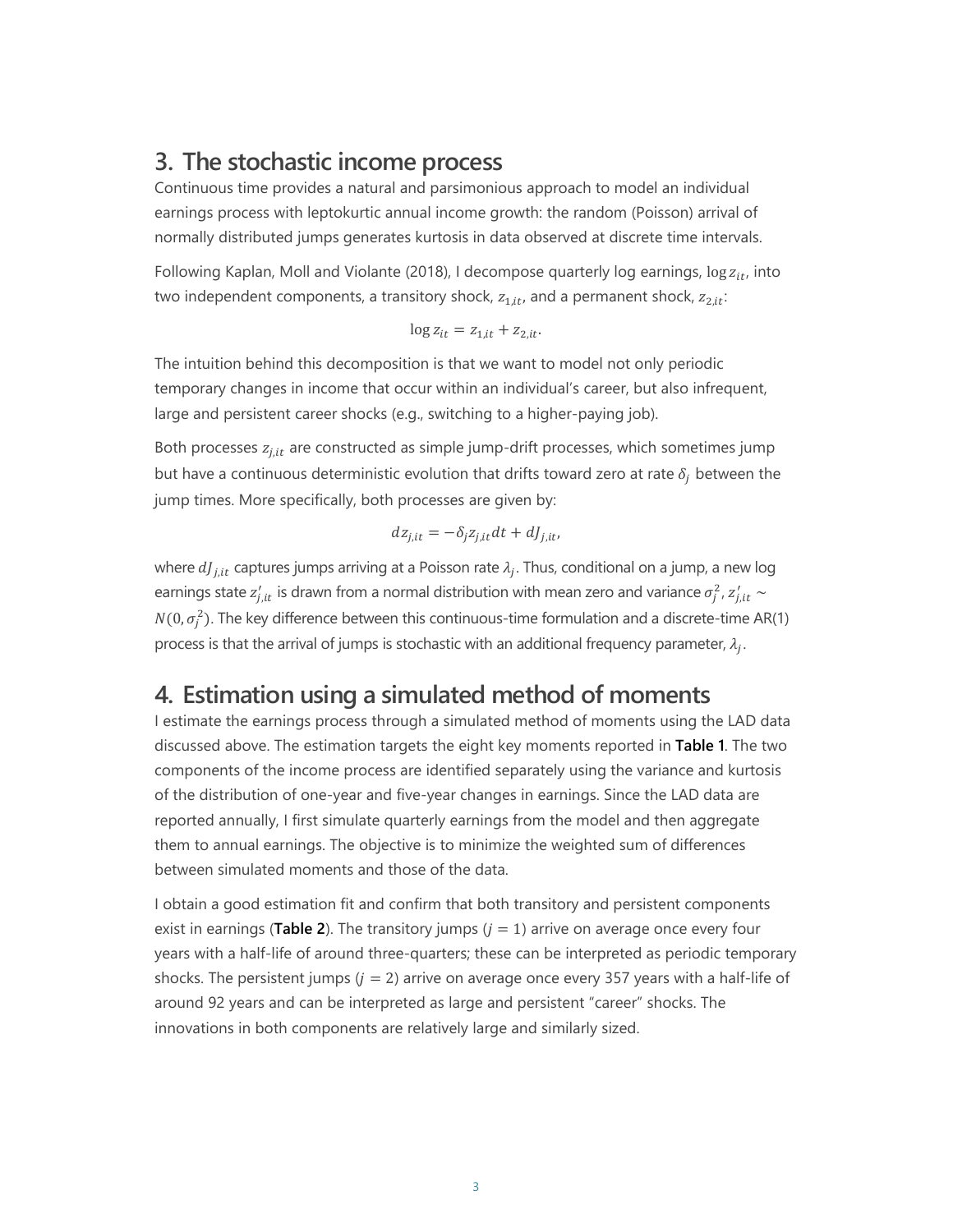|                                      | Parameter   | <b>Transitory component</b><br>$i = 1$ | <b>Persistent component</b><br>$i = 2$ |
|--------------------------------------|-------------|----------------------------------------|----------------------------------------|
| <b>Arrival rate</b>                  | $\lambda_i$ | 0.061                                  | 0.0007                                 |
| <b>Mean reversion</b>                | $\delta_i$  | 0.227                                  | 0.002                                  |
| Standard deviation of<br>innovations | $\sigma_i$  | 1.46                                   | 1.93                                   |

#### **Table 2: Parameter estimates of the earnings process**

Note: Rates are expressed as quarterly values.

## **5. Code optimization**

I use several innovations to significantly accelerate the estimation process relative to Kaplan, Moll and Violante (2018). I parallelize estimation to run on GPUs using the CUDA—Compute Unified Device Architecture—programming language. My code optimizations make it possible to evaluate the objective function with 1 million simulations in 20 milliseconds on NVIDIA Tesla V100 GPUs. In comparison, Kaplan, Moll and Violante's original Fortran codes require 90 seconds to do the same when running sequentially, or 6 seconds when running in parallel on 36 CPUs using OpenMP. As a result, I can speed up estimation by a factor of 4,500 over conventional single-threaded code and by a factor of 285 over multi-threaded code. A key challenge in doing so is that the original Fortran code requires 34 gigabytes of memory, which exceeds the memory size limit of a GPU. To solve this problem, I implement a parallel online algorithm for computing third and fourth central moments, as described in Pébay et al. (2016). By using their one-pass formulas to recursively update the variance, skewness and kurtosis, I can avoid storing simulated data in global memory on GPUs, where the perprocessor memory bandwidth is extremely small and communication costs are high. My code is available at [GitHub](https://github.com/ikarib/HANK_EarningsEstimation) and should be of use to other researchers working with HANK models.

## **6. Conclusion**

The distribution of Canadian earnings growth is close to that found for the United States by Guvenen et al. (2015). I confirm their finding that there is substantial deviation from lognormality, such as negative skewness and elevated kurtosis. I also fit the earnings process using a simulated method of moments to target the eight key moments of the distribution. Finally, I improve the efficiency of Monte Carlo simulations in Kaplan, Moll and Violante (2018) by parallelizing the code to run on GPUs.

The estimates in this paper represent a key first step in the development of quantitatively realistic HANK models for the Canadian economy. These models allow us to better understand consumption behaviour, and they offer another tool for researchers and policy-makers to use in analyzing the monetary policy transmission mechanism. The estimated process in this paper may also prove useful in other contexts where an empirically realistic representation of household earnings dynamics is vital.